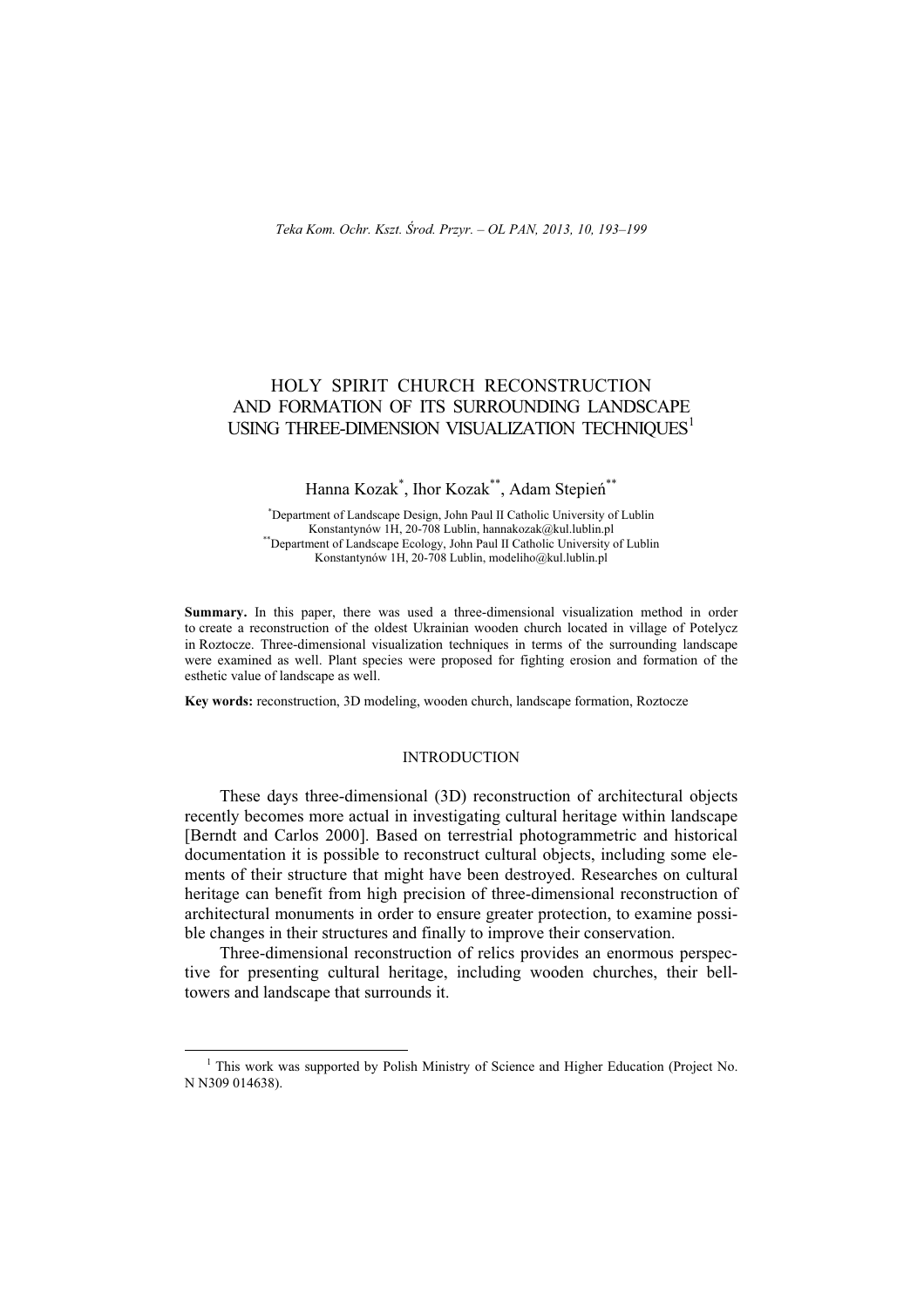The aim of this work is to illustrate three-dimensional visualization techniques [Bell 2004] in landscape formation around the church of Holy Spirit, in its reconstruction and in showing how to plant species capable of fighting erosion and forming the esthetic value of landscape as well.

## MATERIAL AND METHODS

Ukrainian wooden temples as monuments of sacral architecture are considerable spiritual centers and unique architectural objects. They should be reconstructed not only in the ordinary manner, but with the use of three-dimensional technology as well. Currently, the majority of those well-preserved Ukrainian wooden churches are located in Western Ukraine [Slipchenko and Mohytych 2005]. For instance, only in Lviv province there are 767 wooden churches and in one Javoriv district in Roztocza – 46 of them.

We have chosen to analyzed the oldest of them – the wooden church of Holy Spirit in village of Potelycz, Zhovkva district, Lviv province in Ukrainian Roztocze. Currently, this is the oldest functioning Greek Catholic church in Ukraine which is covered by State's protection as an architectural relic of national significance. It was built in 1502 [Slobodyan 1998]. The church of Holy Spirit was built out of private funds by local potters, whose products were wellknown in Europe. The village of Potelycz was found in  $13<sup>th</sup>$  century (in 1498 the town Potelycz was given Magdeburg Rights that was in force during four centuries). At the moment, it is in Potelycz Reserve, which is deemed to be an important landscape.

The church of Holy Spirit is an example of *boyko* type architecture. In 1736 the pyramidal dome was replaced by baroque one. The interior of the church is dominated by an old iconostasis with an icon of Deesis, painted by Ivan Rutkovicz in 1683. On the walls there can be still found a preserved polychrome (traditional wall-paintings) from around 1630's presenting the scenes from the Passion of Christ. The oldest and the most unique is however the icon of Borys and Hlib from the end of 15th century and traditional icon of "Bohorodycja" since  $17<sup>th</sup>$  century. A bell-tower on a square plan (4.4  $\times$  4.4 m), whose height is 20m is located on nine posts, next to the church. This bell-tower built in 1736.

The stages of the church's development were illustrated in this article on the grounds of historical and graphical documents. The process of creating 3D-models of the church, its bell-tower and their surroundings was based on current digital photography. On the basis of photographic documents it was possible to reconstruct the church (Fig. 1A) from the outside (Fig. 1B). In the modeling process the method of terrestrial photogrammetric was used [Shashi and Jain 2007].

The process of 3D reconstruction of the church consists of several stages: data acquisition concerning current state of the church; 3D modeling of current state of the church together with the landscape it is situated in; the evaluation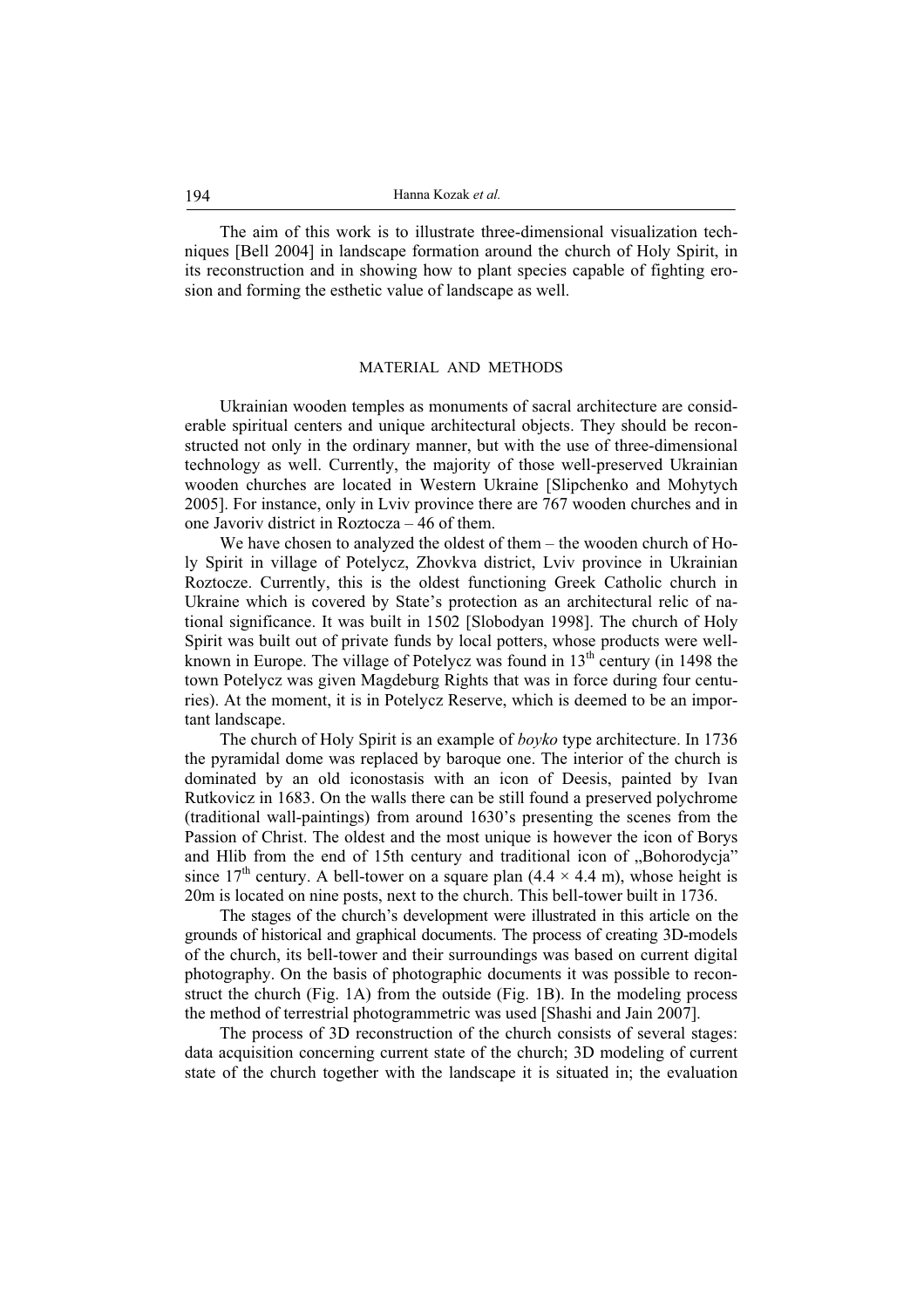of the alterations that have occurred with particular elements of the church and creating models of those already non-existing (e.g. the model of non-existing pyramidal dome till 1736; Fig. 1C); creating a central 3D model out of every single element that makes up the church (temple porch, nave and the altar), belltower and its landscape.



Fig. 1. Technical projection and photography scheme: A – technical projection of the church; B – scheme of photographing from the outside of current church;  $C$  – view of the church before 1736

Using photogrammetric techniques enables the construction of 3D models that are based on analysis of existing 2D images. In these circumstances, shape analysis was grounded on the photographs of the church, bell-tower and their surroundings as partially devastated objects [Stojaković and Tepavčević 2009].

2D photography should met the following conditions: fixed focus for photography is  $28$  mm; 8 photos were located around the church every  $45^\circ$ (Fig. 1B); length, width and high of the church was determined according to field measurements; on the basis of measurements virtual apparatuses were situated in the field with the use of CameraMatch; the Standard Primitives geometry was fitted into the church's structure.



Fig. 2. Photography (left) and 3D geometry (right) of the church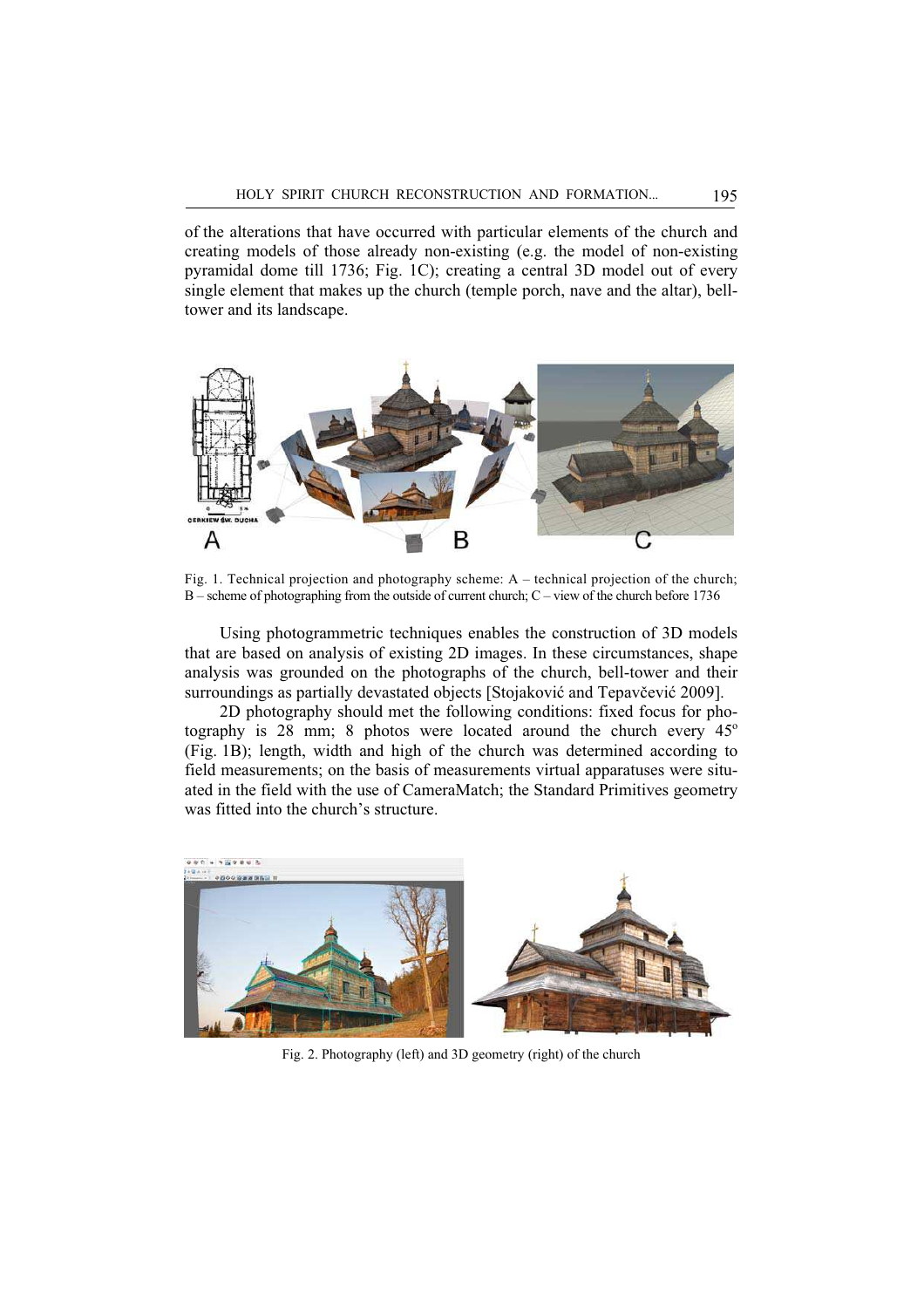These photographs were imported into the 3D software (3D Studio Max), where it is possible to generate all that complex geometry. Textures were automatically extracted from terrestrial images and then were put into the 3D model.

#### RESULTS

All individual 3D models were incorporated into the central model which generates a complete 3D image for the church, its bell-tower and their surroundings, including the proposed plant species to be planted out. In three-dimensional model the size of the church correspond to actual sizes from the landscape. The model consists of 1600 polygons. The saving format file (MAX; total volume 7MB contain lighting and texture) can be exported to obj, dwg, dxf format. The model may be applied in Auto CAD designing.

Contemporary techniques of reconstruction (including innovative 3D visualization technologies) and preservation of the landscape that surrounds the church are presented as well (Fig. 3A, B, C). Bell-tower was shown also on this figure.

The renewal of landscape that surrounds such an unique relic of national significance has gradually become even more apparent. However, in reconstruction it is possible not only to show how to improve the esthetic appearance but also how to preserve the soil stability of a hilly terrain. In the 3D model there are proposed some particular plant species, represents for unique beech and pine forests in Roztocze (*Aconitum firmum* Rchb.*; Cerastium pumilum* Curt*.; Symphytum cordatum* Waldst. et Kit; *Dentaria glandulosa* Waldst.et Kit; *Senecio nemorensis* L.*)*, around the church which will firstly comply with the requirements of the hilly and unstable terrain that surrounds that church, and secondly will provide greater protection from possible soil erosion by hardening it.



Fig. 3. Extract of landscape of Potelycz village: A – general view (3D visualization of the church was inserted in the middle); B – concepts of planting out, view on the church, C – example of plants in 3D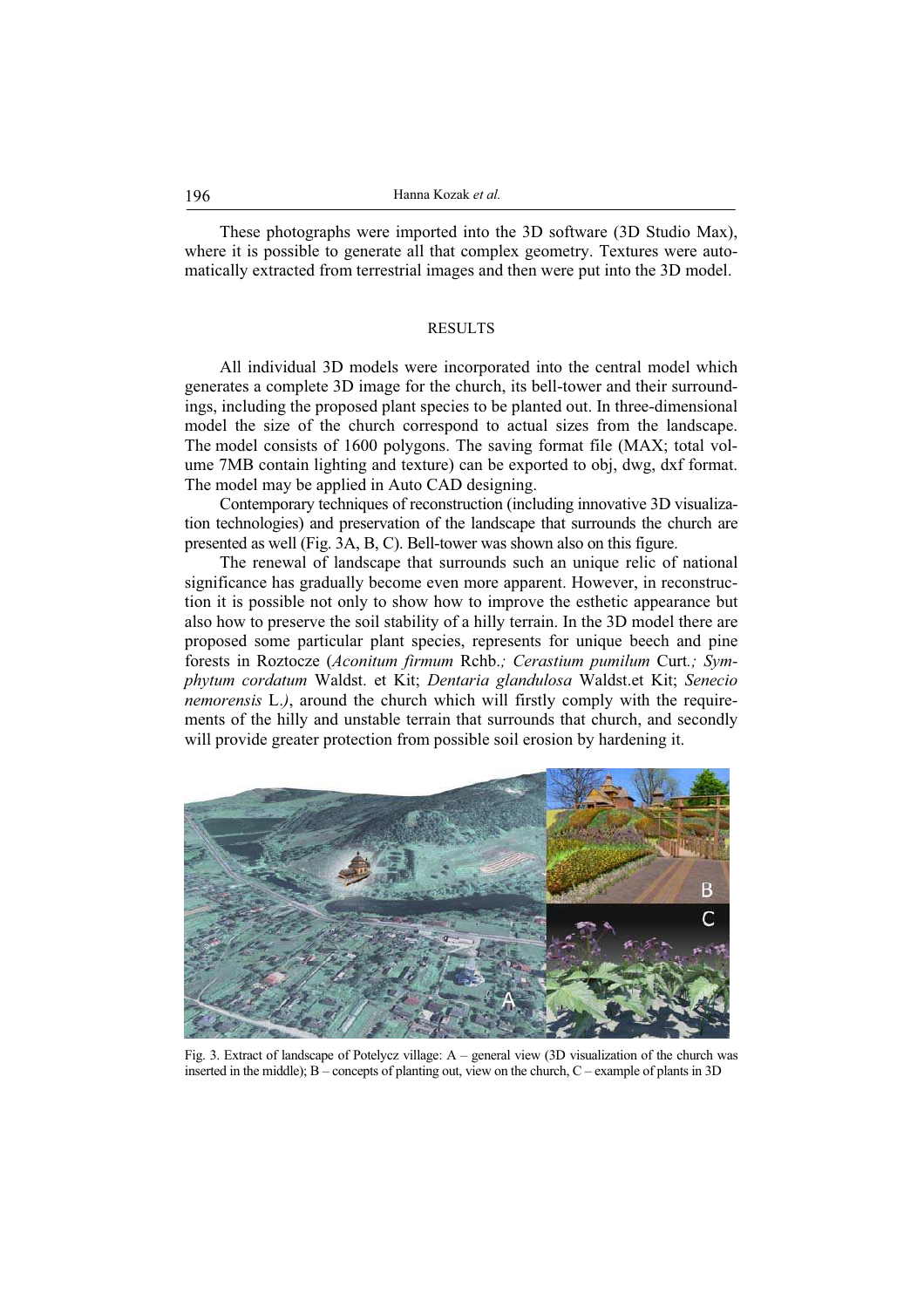It is important to pay attention on the utilitarian aspects of selected species, particularly those from landscapes of Roztocze, what allows one to be inspired from natural conditions while designing. Plants that were planted, affect human senses and in this manner increase the attractiveness of landscape. What was neglected around the church and rather dull in its perception, with proper care can become a good asset and will emphasize problems with monument conservation to the visitors. The slope, located next to the stairs of the church, is strongly insolated, with dry surface and less fertile habitat conditions. In this place there were proposed plants with less demanding habitat requirements and preferred slopes directed to the south, which while planting on the pattern of colored spots will be visible from remote distances. The area located next to the water course, planted with species for the existing group on Roztocze will be characterized by a palette of colors – from blue flowers *Aconitum firmum*, to yellow *Senecio nemorensis*. Plant selection and their large patches prevent from unnecessary and dangerous soil erosion. The landscape around the church is also formed by reconstruction of the stairs, laying out the path connecting stairs with church's entrance, strengthening stream shores by setting wicker hedge.

#### DISCUSSION

This type of landscape modeling has an interdisciplinary character  $-$  demanding knowledge and skills from a wide range of fields, such as computer modeling, 3D visualization technology, sacral architecture, history of art and plant ecology.

Wooden churches were mostly built on a cruciform plan [Augustyn 1997], usually triple with three chambers. Its architecture has never been separated from outer environment. The structural design is actually within this landscape, reflecting some of its elements by the structure. Due to this fact all architectural forms of the church were constructed in accordance with the surrounding landscape. The natural color of the beams, wall sheathing, wood tile (local name in Western Ukraine – *gont*) – all these elements link the church with the surrounding landscape, not only because of its building material but also by the similarity to the forms of living trees and their crowns. Baroque domes of churches, surmounted with crosses, provide gentle and harmonious transition from architectural volume to surrounding space in the landscape – opened beneath the dome of the sky. This particular surmounting of the church creates the most noticeable and significant religious element [Shcherbakivsky 1970]. For this particular reason, in this article the 3D visualization was presented in relation with the visualization of surrounding landscape's elements (relief, plant species).

For renewal of landscape that surrounds such an unique relict there are proposed some particular plant species in the 3D model around the church which will firstly comply with the requirements of the hilly and unstable terrain that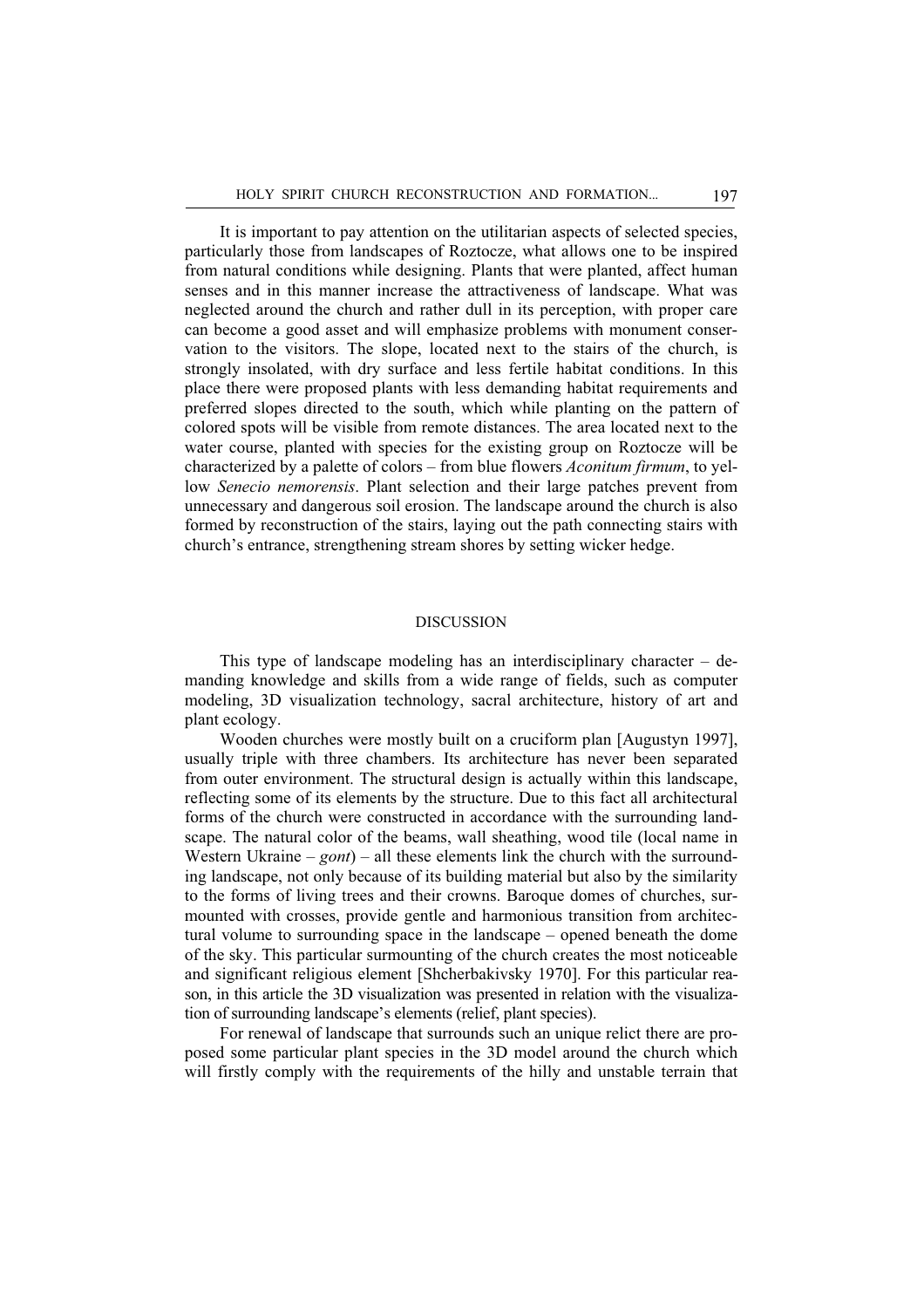surrounds the church, and secondly will provide greater protection from possible soil erosion by hardening it. The church and its bell-tower are located in the picturesque mountainous Roztocze, forming together hilarious compilation of harmony of nature and folk art.

## **CONCLUSION**

This article presents an innovative approach towards the reconstruction of a landscape as a whole and each of its individual elements separately. In the landscape is important to expose the values that are becoming increasingly forgotten these days, the reconstruction of what once was full of life. A significant aspect of this kind of activities is to use 3D visualization that apply to the landscape analysis, analysis of sacral architecture and plants with study of their environment. Plant species and different forms of activity that were proposed in this work are essential for fighting erosion and forming the esthetic value of landscape.

The results we obtained, therefore the 3D model of the reconstructed church, are fundamental in terms of their documentation for future. What concerns future research, we believe that there is a great public demand in obtaining new data in culture landscape.

#### REFERENCES

- Augustyn M., 1997. The church in Rabem (in Polish). Rocz. Tow. Opieki nad Zabytkami Bieszczad 4, 114.
- Bell J., 2004. 3ds max 6. Efficient solutions (in Polish). Warszawa, Helion, 300.
- Berndt E., Carlos J., 2000. Cultural heritage in the mature era of computer graphics. IEEE Computer Graphics and Applications 20 (1), 36–37.
- Shashi M., Jain K., 2007. Use of photogrammetry in 3D modelling and visualization of buildings. ARPN J. Eng. App. Sci. 2 (2), 37–40.
- Slipchenko N., Mohytych I., 2005. Problem of conservation of wooden churches in Ukraine (in Ukrainian). Visnyk Ukrzachidproektrestavratsya. 15.

Slobodyan V., 1998. Churches of Ukraine. Peremyshl eparchy (in Ukrainian). Lviv.

Shcherbakivsky V., 1970. Churches in Bojko region (in Ukrainian) Litopys Bojkivshchyny 3 (4), 14–29.

Stojaković, V., Tepavčević, B., 2009. Optimal methods for 3D modeling of devastated architectural objects. International Archives of Photogrammetry, Remote Sensing and Spatial Information Sciences. Trento, 25–28 February 2008, XXXVIII-5/W1, ISPRS, 1–6.